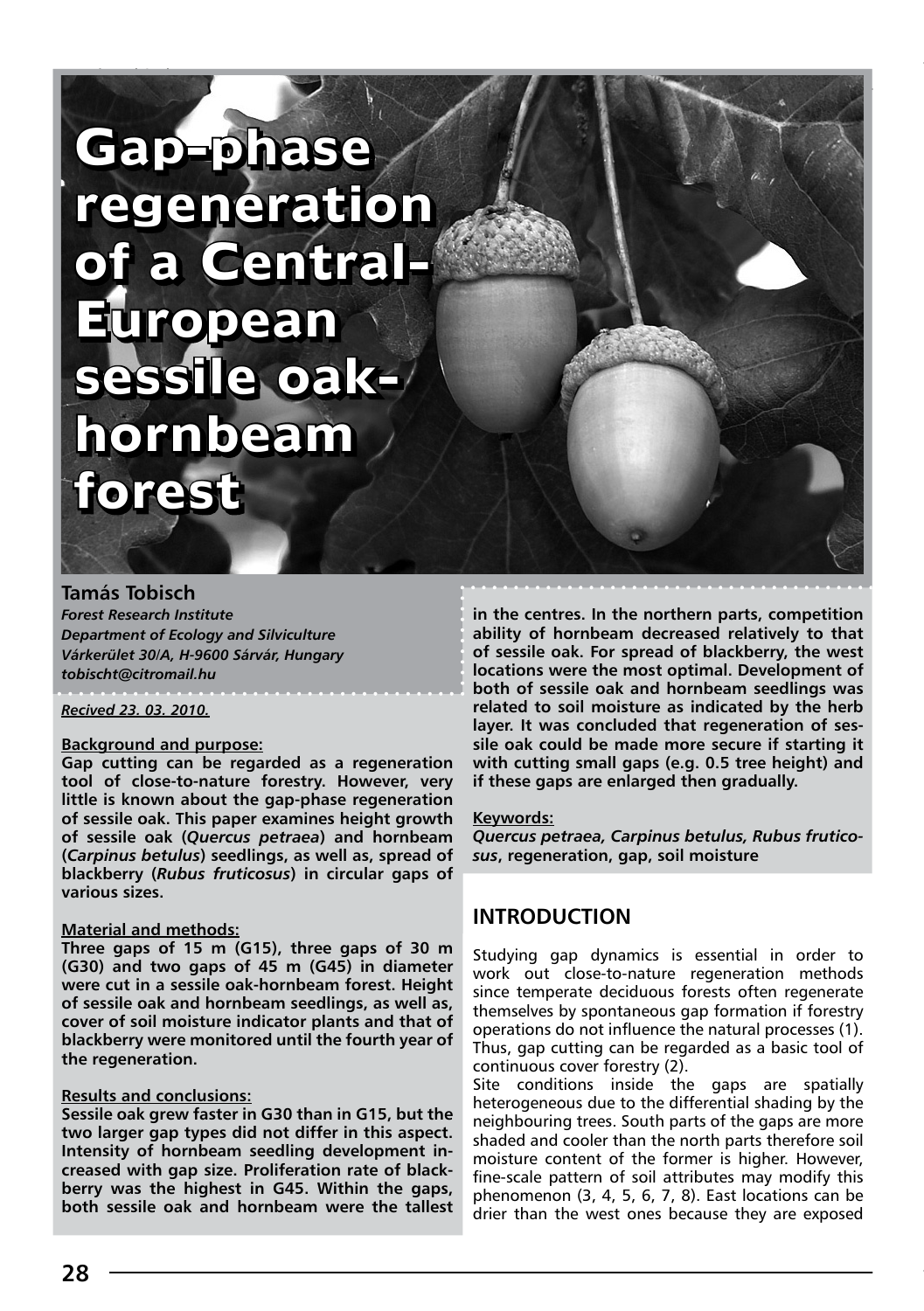to the warm west sunlight (5). Thus, a site gradient often occurs inside the gaps and affects tree seedling density and growth, as well as, spatial pattern of the herbaceous vegetation. It was hypothesized that various species grow differently at different location along this environmental gradient (9, 10). Therefore, gap-phase regeneration processes of mixed stands are especially important to understand (11).

Shading effects of the mother trees depend on the size of the gap. Larger gaps are more illuminated but relations between gap size and soil moisture content are less evident (6, 12, 13). Interception of the canopy and root concurrence of the parent stand decrease with gap area while soil temperature increases (12).

Although pedunculate and sessile oak (*Quercus robur*  L. and *Q. petraea* (Mattuschka) Liebl.) are major tree species in many forest types throughout Europe, very little is known about their gap-phase regeneration (e.g. 14, 15, 16, 17, 18). High weed abundance and competition of fast growing associated tree species can make pedunculate oak regeneration in gaps rather difficult, similarly to the more traditional regeneration methods (18). Bobiec (16) found that in natural gaps of various sizes of a mixed deciduous forest (*Tilio-Carpinetum*) lime (*Tilia cordata* Miller) and hornbeam (*Carpinus betulus* L.) could regenerate well but pedunculate oak could regenerate hardly.

In mesic sites, gap formation or gap cutting promotes spread of blackberry (*Rubus fruticosus* agg.) (19, 20). Blackberry is known as one of the strongest competitors of sessile or pedunculate oak (19, 21, 22), though some results showed that pedunculate oak could grow over the blackberry layer (23). By contrast, Tobisch (19) noticed the opposite in a Central-European sessile oak-hornbeam forest.

So far, it has been not clarified how gap size influences the height growth of sessile oak and hornbeam seedlings, as well as, blackberry proliferation. It has been not studied, either, how differently seedlings of sessile oak and hornbeam grow and how cover of blackberry changes in various topographical positions within gaps of a given size. This paper addresses these questions by studying circular gaps of 15, 30 and 45 m in diameter (i.e., approximately 0.5, 1 and 1.5 tree length) in a sessile oak-hornbeam stand. Furthermore, spatial differences of seedling height were related to blackberry cover and soil moisture content as indicated by the herb layer.

It was hypothesized a priori that height growth of both of sessile oak and hornbeam, as well as, blackberry abundance increase with the size of the gap due to the higher illumination, smaller canopy precipitation interception and weaker root concurrence of the parent stand. For sessile oak and hornbeam seedling development, the central part of the gaps was supposed to be the most optimal which is well-illuminated and have high soil moisture content. Blackberry was assumed to spread most slowly in the dry north and east parts. Moreover, positive relation was thought between soil moisture

content and height growth of the analyzed tree species seedlings, negative relation was hypothesized between development of sessile oak seedlings and blackberry cover. However, due to their fast growth, hornbeam seedlings were assumed to be able to grow over the blackberry layer, thus, no significant relations were foreseen between blackberry abundance and seedling growth.

# **Material and methods**

The experimental site (47°09' N, 17°00' E) occurs at 220 m a.s.l. on a slight (5°) northeast slope. The forest is located near river Rába in southwestern Hungary. The soil is acidic brown forest soil with medium (70 cm) rootable depth developed on gravel. The annual precipitation is 700 mm of which 237 mm falls during the main growing period  $(1<sup>st</sup>$  May - 31<sup>st</sup> July). The mean annual temperature is 9.4°C.

The study stand is a typical sessile oak-hornbeam forest in which the upper layer is dominated by sessile oak beneath which hornbeam forms a lower canopy layer. Turkey oak (*Quercus cerris* L.) can be also found in the upper layer in small amounts. The stand was 107 years old in 2004 when the regeneration was started. No shrub layer had developed before the intervention and the herb layer was very sparse.

The regeneration was based on the crop of 2003. The study forest was fenced in 2004, before starting the experiment. During the winter of 2004-2005, eight circular gaps were cut. Three of them were 15 m (i.e., 0.5 tree length; G15), three gaps were 30 m (i.e., 1 tree length; G30) and the remaining two were 45 m (i.e., 1.5 tree length; G45) in diameter. Distances between two adjacent gaps were at least 30 m.

In the first year of the regeneration, number of sessile oak seedlings greatly decreased. Under the Hungarian site conditions, sessile oak mass crops are infrequent, therefore in order to increase sample sizes, two-yearold seedlings were planted in each gap with density of 1 seedling/m² in November 2005. Before planting, blackberry was removed manually and mechanically from all of the gaps. Despite these artificial influences, gaps and topographical positions within the gaps remained comparable because planting and blackberry removal were done identically in all gaps. Since the autumn of 2005, natural processes have not been disturbed by any other human operations.

Sampling was carried out annually from the initial stage (2004) to the fourth year of the regeneration (2008), except for 2007 when it was not performed. Height of all sessile oak and hornbeam seedlings was measured and cover of blackberry and total cover of soil moisture indicator plants was assessed visually in 1 x 1 m quadrats distributed along two transects in each gap. The transects were oriented N-S and E-W and intersected in the middle of the gaps. The quadrats were continuously placed along the transects hence the number of the quadrats depended on the size of the gaps (Table 1). Cover values were estimated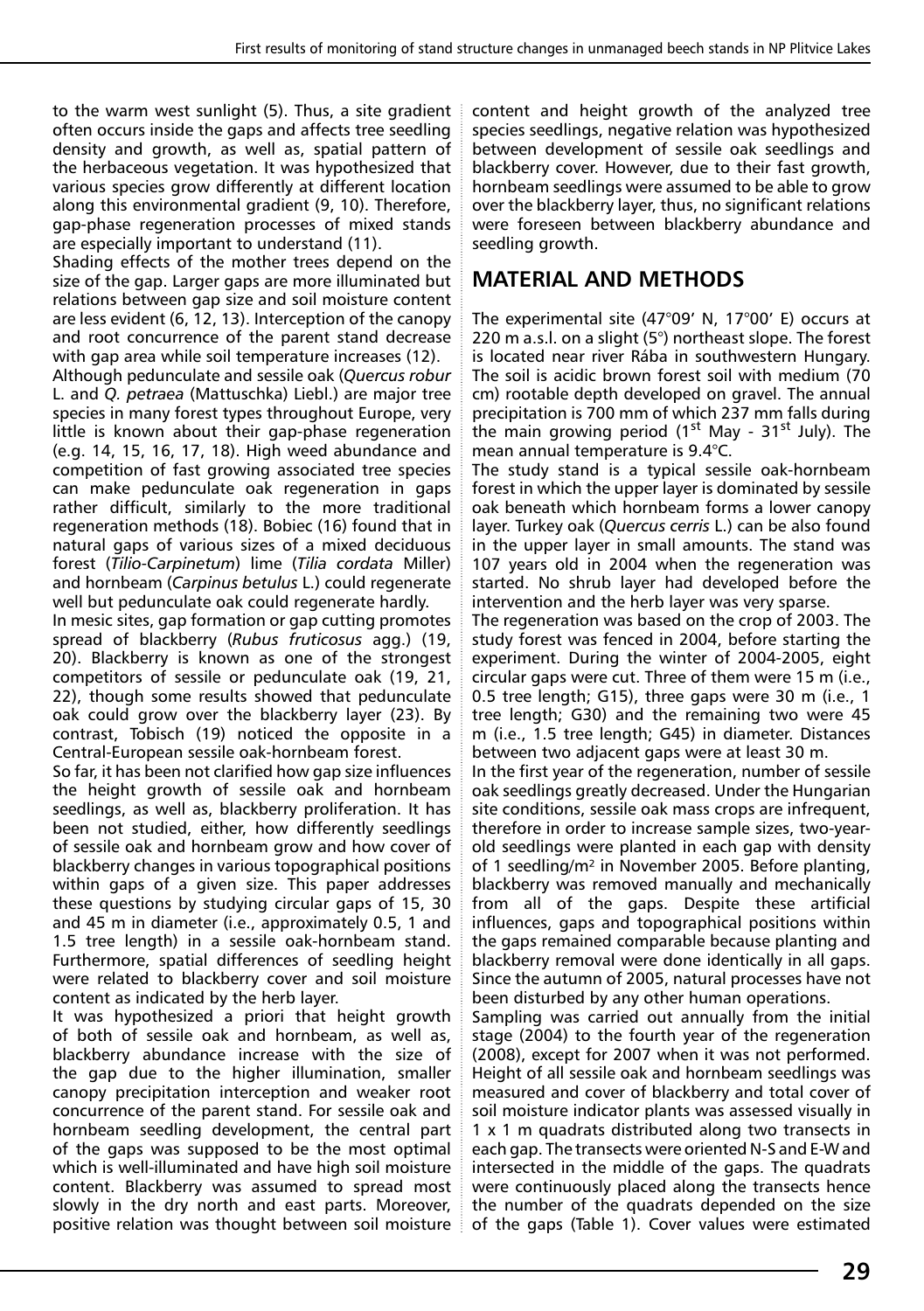#### *Table 1*

*Sampled area (in m²) of various topographical positions within the experimental gaps of different sizes. Method – regeneration technique applied; Location – topographical position inside the gaps; One gap – sampled area within one gap of a given size; Total – total sampled area in all gaps of a given size; transect – sampled area of the 1-m-wide transects (which equals the number of the 1 x 1 m sampling quadrats distributed along the transects); additional – sampled area of the additional 0.5 m-wide sampling units placed at both sides of the 1-m-wide transects; G15, G30, G45 – gaps of 15 m, 30 m and 45 m in diameter, respectively; S, C, N, E, W – south, central, north, east and west parts of the gaps, respectively. Note that the intersection area of the transects was sampled only once during a sampling occasion hence sampled area of the central part is not simply twice as big as that of the other parts (see Figure 1).*

| <b>Method</b> | Location | One gap  |            |          | <b>Total</b> |
|---------------|----------|----------|------------|----------|--------------|
|               |          | transect | additional | transect | additional   |
| G15           | S        | 5        | 5          | 15       | 15           |
|               | C        | 9        | 7          | 27       | 21           |
|               | Ν        | 5        | 5          | 15       | 15           |
|               | Е        | 5        | 5          | 15       | 15           |
|               | W        | 5        | 5          | 15       | 15           |
| G30           | S        | 10       | 10         | 30       | 30           |
|               | C        | 19       | 17         | 57       | 51           |
|               | Ν        | 10       | 10         | 30       | 30           |
|               | Е        | 10       | 10         | 30       | 30           |
|               | w        | 10       | 10         | 30       | 30           |
| G45           | S        | 15       | 15         | 30       | 30           |
|               | C        | 29       | 27         | 58       | 54           |
|               | N        | 15       | 15         | 30       | 30           |
|               | Е        | 15       | 15         | 30       | 30           |
|               | w        | 15       | 15         | 30       | 30           |



#### *Figure 1*

*Intersection of the two transects in the middle of the gaps. The 1-m-wide transects are marked with solid lines, whereas the additional 0.5 m-wide sampling units are indicated by dashed lines.*

during the spring and the summer aspect. Height of seedlings was measured in autumn by when growth had stopped. Soil moisture indicators were defined according to soil moisture requirements of the species presented by Borhidi (24). Thus, species with an indicator value of WB  $\geq$  7 (estimated on a scale of 1-12) were regarded as soil moisture indicators.

In order to increase sample sizes, sessile oak seedlings were sampled in additional 0.5-0.5 m-wide areas at both sides of each 1 x 1 m quadrat from 2005 to 2008 (Figure 1, Table 1). However, for some analyses, data of seedlings occurred within the original 1 x 1 m quadrats were used only (see data analyses section).

Temporal and spatial changes of seedling height were analysed by single classification ANOVA-s. However, assumptions of parametric ANOVA could not be met therefore the F statistics were tested by randomization (25, 26, 27). The randomization tests were performed by randomly permuting the assignment of observations to the groups. The sizes of the groups were fixed. Resampling number was 1000 in each case. Two types of tests were carried out. On the one hand, gap sizes were compared. On the other hand, differences between topographical positions within the gaps were examined for each gap size. Both types of tests were done for every sampling year.

Effects of gap size were studied in a planned manner. That is, the smallest and the largest gaps were related to the medium-size ones. Within a given gap size, five topographical locations (south, centre, north, east and west) were distinguished by dividing each transect into three equally-long parts (Table 1). Spatial differences between the locations were analyzed in an unplanned way which means that every possible comparison was performed. Thus, significance level was modified by the Bonferroni-Holm method (26). It must be noted, that the Bonferroni-Holm method makes significance tests rather conservative, thus, the probability of type II error increases. Therefore, the power (the probability of rejecting the null hypothesis when it is false) of the tests decreases and the null hypothesis is accepted too often. However, there were no reasons to make a priori decided (planned) comparisons. To investigate the competition between sessile oak and hornbeam more thoroughly, height of the tallest sessile oak seedling was subtracted from that of the tallest hornbeam seedling (or sapling) by 1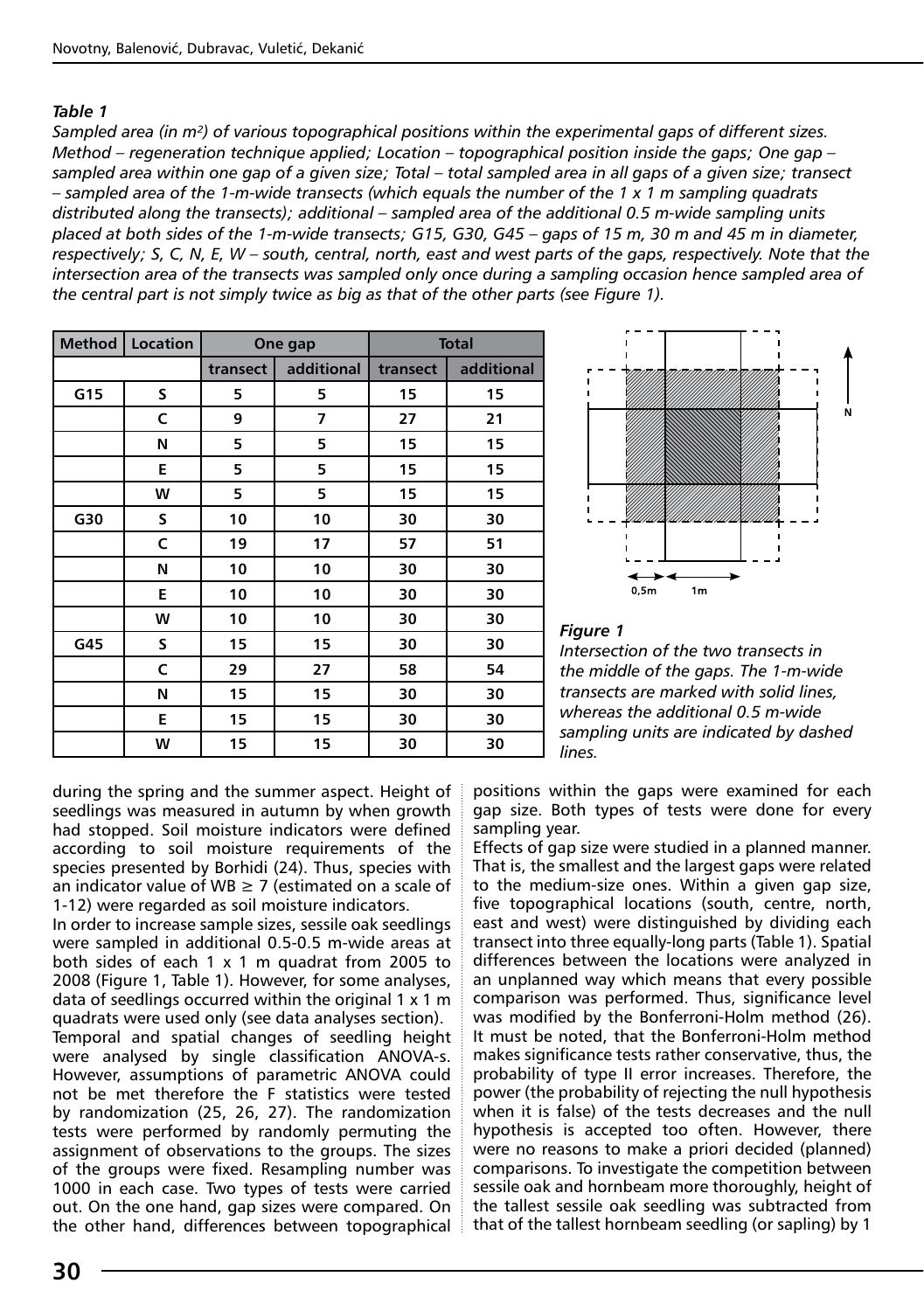x 1 m quadrats for the fourth year of the regeneration. In the case of sessile oak, only data of seedlings occurred within the original quadrats were used for this type of examinations. Values of height differences (VHD) were evaluated similarly to the height data. It should be taken into consideration that sample sizes are equal to the numbers of those quadrats in which at least one sessile oak and one hornbeam seedling were found. However, unfortunately, in the largest and in the smallest gaps number of these quadrats was very small in some topographical positions. Despite this fact, results on spatial differences of VHD are shown for these gap types, too, in order to achieve a better understand of the data.

Spread of blackberry was characterized by 'change in cover' values (CCV) which were calculated simply by subtracting the cover values estimated in given sampling years from those assessed in the following sampling years (CCV =  $C_{t2}$ - $C_{t1}$ ). CCV were determined for each quadrat. Summer abundance of blackberry was used for the analyses since it was higher than the spring cover. CCV were evaluated similarly to the height data of seedlings. Multiple regression

analyses were applied to relate height of sessile oak and hornbeam seedlings to cover of blackberry and to soil moisture as indicated by herbaceous species. The dependent variables were the height of the tallest sessile oak seedlings within the original 1 x 1 m quadrats (!) and that of the tallest hornbeam seedlings. Blackberry cover and abundance of soil moisture indicators were used as independent variables. The spring and the summer cover values were combined. That is, each species was characterized by the higher value. The reason for not studying light indication of the vegetation was the fact that the amount of light reaching the herbaceous layer is strongly influenced by the growth and closure of the regeneration. Thus, light intensity which seedlings and saplings are exposed to may greatly differ from that which can be utilized by the herbs. Colinearity between the independent variables was studied by variation inflation factors (VIF; 26). If the independent variables are uncorrelated, the largest VIF is close to 1. If the largest VIF is higher than 100, the computation becomes inaccurate (26).

Regression analyses were done for the fourth year of the regeneration since it was supposed that spatial differences in height of seedlings and in cover of various species increase with time. Altogether six regression analyses were performed according to the two tree species and three gap sizes. Observation numbers equalled the numbers of those quadrats in which at least one sessile oak or hornbeam seedling could be found. Residuals were analyzed in order to check the goodness of fit and to detect the outliers (26). Outliers were determined by the method of Hoaglin and Welsch (28) which applies the leverage coefficients and the standardized residuals simultaneously. If it was necessary, the computation was repeated after omitting the outliers. By the multiple regression analyses, coefficients of multiple determination (R²) and standard partial regression coefficients were calculated.

The square roots of the former ones are the multiple correlation coefficients. The significance of the coefficients of multiple determination was checked by a randomization procedure during which the relationship between the dependent and the independent variables was randomly permuted but the relationships between the independent variables remained unchanged. This type of tests gives good results according to Manly (29).

Resampling number was 1000 in every test. The standard partial regression coefficients showed to what extent each independent variable explained the variance of seedling height. Species names follow Flora Europaea (30). The applied software was the Biomstat 3.3 (31) package.

#### *Table 2*

*Number of seedlings measured during the sampling period. Abbreviations are explained at Table 1.*

| <b>Species</b> | <b>Method</b> | Year | S   | C    | N   | E    | W   | <b>Total</b> |
|----------------|---------------|------|-----|------|-----|------|-----|--------------|
| Q. pet.        | G15           | 2004 | 10  | 15   | 7   | 32   | 6   | 70           |
|                |               | 2005 | 20  | 11   | 5   | 35   | 27  | 98           |
|                |               | 2006 | 46  | 62   | 42  | 74   | 56  | 280          |
|                |               | 2008 | 46  | 68   | 42  | 74   | 56  | 286          |
|                | G30           | 2004 | 57  | 100  | 86  | 50   | 78  | 371          |
|                |               | 2005 | 92  | 91   | 67  | 66   | 52  | 368          |
|                |               | 2006 | 119 | 131  | 133 | 150  | 81  | 614          |
|                |               | 2008 | 119 | 131  | 133 | 150  | 81  | 614          |
|                | G45           | 2004 | 6   | 193  | 20  | 109  | 72  | 400          |
|                |               | 2005 | 23  | 134  | 35  | 84   | 75  | 351          |
|                |               | 2006 | 49  | 133  | 58  | 184  | 81  | 505          |
|                |               | 2008 | 49  | 113  | 58  | 184  | 81  | 485          |
| Car. bet.      | G15           | 2004 | 28  | 115  | 89  | 39   | 109 | 380          |
|                |               | 2005 | 314 | 337  | 188 | 235  | 178 | 1252         |
|                |               | 2006 | 453 | 443  | 221 | 257  | 231 | 1605         |
|                |               | 2008 | 234 | 184  | 108 | 146  | 107 | 779          |
|                | G30           | 2004 | 208 | 338  | 132 | 76   | 255 | 1009         |
|                |               | 2005 | 861 | 1078 | 592 | 1139 | 583 | 4253         |
|                |               | 2006 | 892 | 606  | 566 | 744  | 505 | 3313         |
|                |               | 2008 | 316 | 423  | 289 | 472  | 263 | 1763         |
|                | G45           | 2004 | 22  | 205  | 129 | 100  | 61  | 517          |
|                |               | 2005 | 71  | 309  | 357 | 180  | 184 | 1101         |
|                |               | 2006 | 249 | 324  | 266 | 304  | 232 | 1375         |
|                |               | 2008 | 114 | 151  | 131 | 128  | 131 | 655          |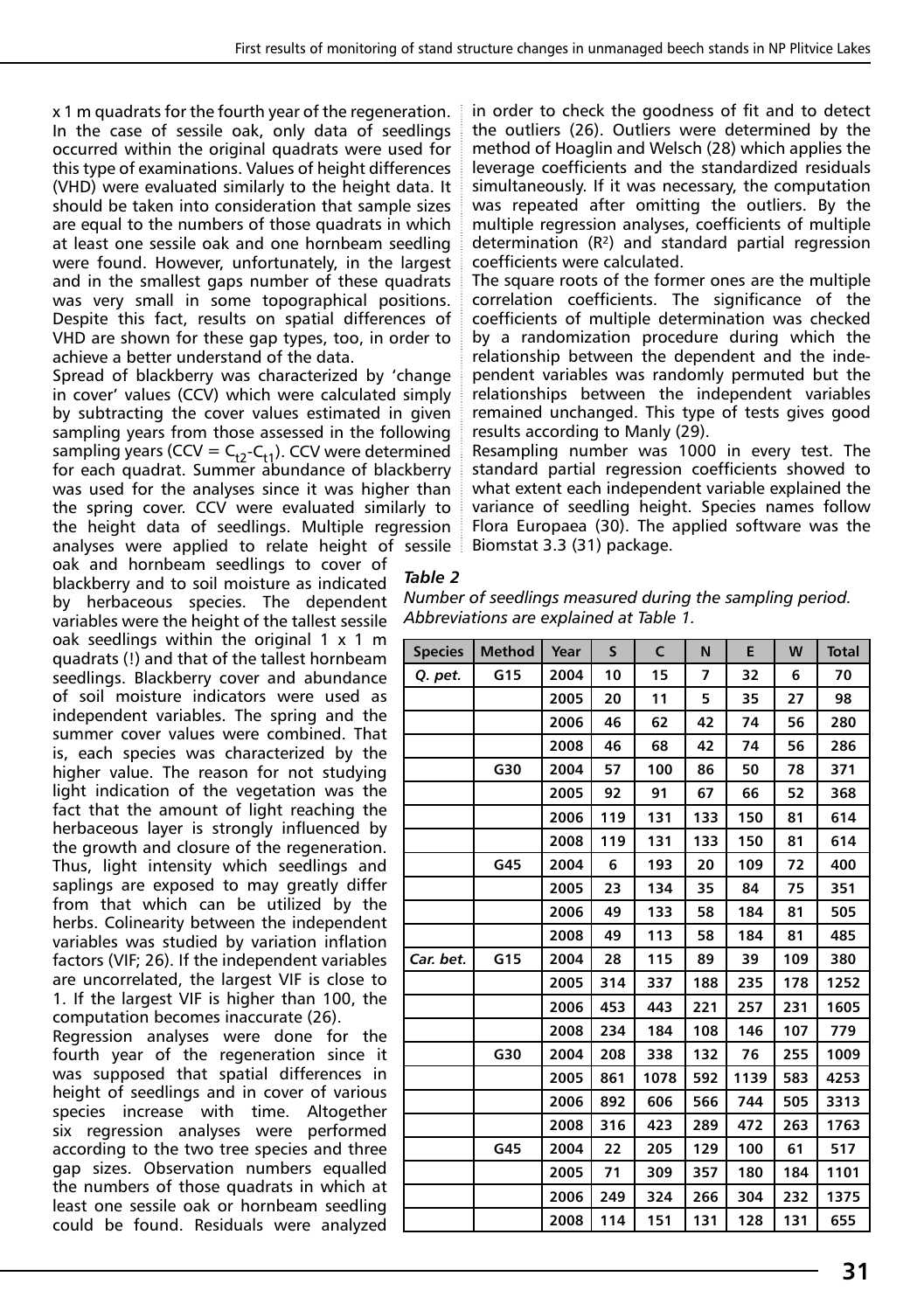

#### *Figure 2*

*Height of sessile oak (a) and hornbeam (b) seedlings before (2004) and after cutting gaps of various sizes. Medium-size gaps were compared to the largest and to the smallest ones. Significance levels are given at the markers of the latter gaps. Standard errors are shown by whiskers. Where they are not indicated, standard errors were smaller than the size of the markers. Observation numbers are included in Table 2. The legend is shown on Figure 2a. ns – not significant; other abbreviations are explained at Table 1.* 

## **Results**

Although differences between gap sizes in height of sessile oak seedlings were very small (< 0.5 cm) before starting the regeneration, they were significant (Figure 2, Table 2). However, from 2006 to 2008, differences between G30 and G45 were insignificant. Oak seedling development was the most slowly in the smallest gaps. Intensity of hornbeam seedling growth increased with the size of the gaps. During the first four years of the regeneration, hornbeam grew over sessile oak to the lowest extent in G15, whereas at p  $\leq$  0.05, G30 and G45 did not differ significantly in this aspect ( $p = 0.07$ ; Figure 3, Table 3).

Speed of blackberry proliferation was similar in the smaller (G15 and G30) gaps while it was significantly higher in G45 than in G30 (Figure 4, Table 4).

Height of both sessile oak and hornbeam seedlings was spatially homogeneous at the initial stage (Figure 5). In the case of hornbeam, there was only one significant difference at this time but in absolute value, even it was rather small (< 1cm; Table 5).

#### *Table 3*

*Number of those 1 x 1 m quadrats in which both sessile oak and hornbeam occurred in the fourth year of the regeneration (2008). Abbreviations are given at Table 1 and 2.* 

| <b>Method</b> | S  |    |    |    | W  | Total |
|---------------|----|----|----|----|----|-------|
| G15           | 9  | 21 | 6  | 9  | 11 | 56    |
| G30           | 22 | 35 | 26 | 20 | 22 | 125   |
| G45           | 10 | 30 |    | 23 | 18 | 89    |

No considerable spatial differences evolved in height of sessile oak seedlings of G15 during the first four years of the regeneration. Although some positions differed significantly in some years, by the autumn of fourth year, differences between them had become insignificant. In the larger gaps, development of



#### *Figure 3*

*Differences between height of the tallest hornbeam and that of the tallest sessile oak seedlings (VHD) in the fourth year of the regeneration (2008). Height of the tallest sessile oak seedling was subtracted from that of the tallest hornbeam seedling (or sapling) by 1 x 1 m quadrats. Medium-size gaps were compared to the largest and to the smallest ones. Significance levels are given at the bars of the latter gaps. Standard errors are shown by whiskers. Observation numbers are included in Table 3. Abbreviations are given at Table 1.*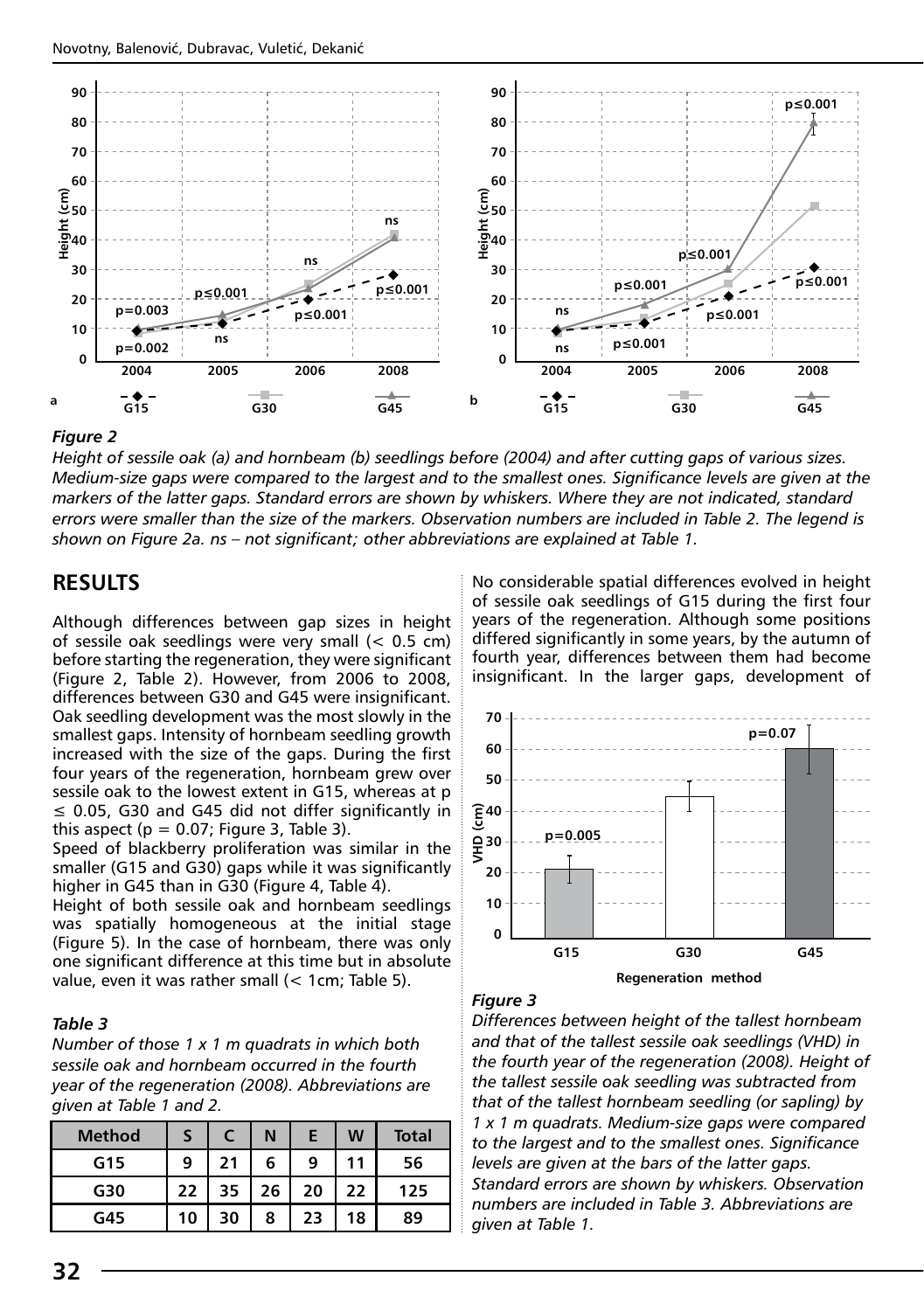**G15 G30 G45 2004 2005 2006 2008**

#### *Table 4*

*Spread of blackberry following cutting gaps of various sizes. The cells contain average values (in %) of change in cover during a given period. Standard errors are shown in brackets. By the significance tests, medium-size gaps were compared to the largest and to the smallest ones. Significance levels are indicated by asterisks in the upper index of values of the latter gaps. Observation numbers equal the numbers of the 1 x 1 m quadrats (Table 1). \*\*\* p ≤ 0.001. Abbreviations are given at Table 1.*



*Height of sessile oak (a-c) and hornbeam seedlings (d-f) in different topographical positions within gaps of 15 m (a, d), 30 m (b, e) and 45 m (c, f) in diameter before (2004) and after gap cutting. Observation numbers are included in Table 2. Results of significance tests are described in Table 5. The legend is shown on Figure 5a. Other explanations are given at Table 1 and Figure 2.*

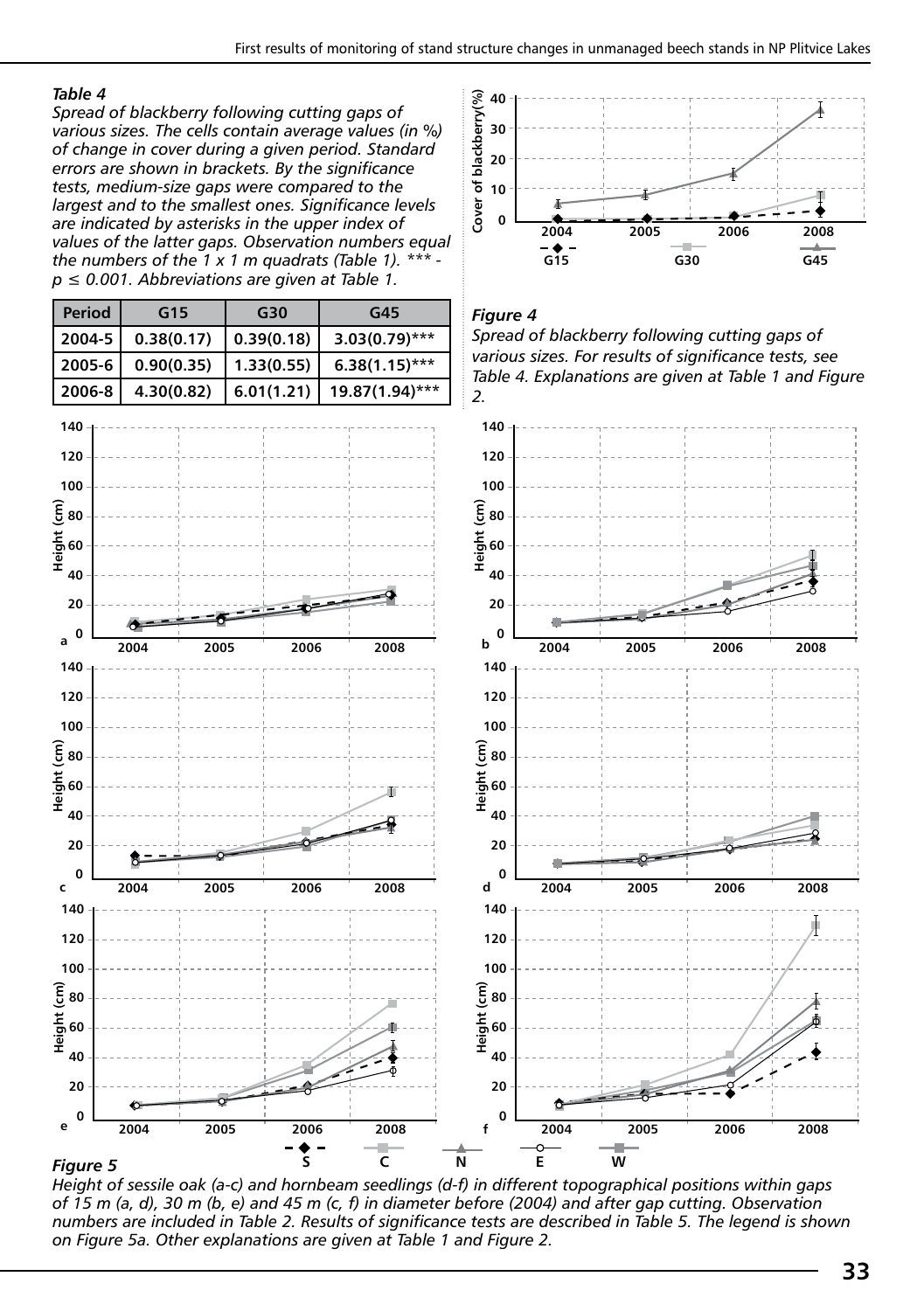#### *Table 5*

*Results of significance tests carried out on height data of sessile oak and hornbeam seedlings (spatial analyses). The cells contain the numbers of those years of the regeneration period in which the corresponding two locations were significantly different at*  $p \le 0.05$  *(i.e. 0 – 2004; 1 – 2005; 2 – 2006; 4 – 2008; none – the two locations were not significantly different in any of the sampling years). The table consists of six half-matrices. Three of them refer to sessile oak (upper half-matrices) and the other three refer to hornbeam (lower half-matrices). To make the results clearer, the backgrounds of the former matrices are shaded. Abbreviations are given at Table 1 and Figure 2.*

| <b>Method</b> | Location     | $\mathsf{s}$                 | $\mathsf{C}$ | N              | E              | W              |
|---------------|--------------|------------------------------|--------------|----------------|----------------|----------------|
| G15           | S            | ۰                            | none         | none           | none           | none           |
|               | C            | 2,4                          |              | $\overline{2}$ | 1,2            | none           |
|               | N            | 1                            | 1, 2, 4      | $\blacksquare$ | none           | none           |
|               | E            | $\mathbf{1}$                 | 1,2          | none           | ٠              | 1,2            |
|               | W            | 2,4                          | none         | 1, 2, 4        | 1, 2, 4        | ۰              |
| G30           | S            | $\qquad \qquad \blacksquare$ | 1, 2, 4      | $\mathbf{1}$   | 1, 2, 4        | 1,2            |
|               | $\mathsf{C}$ | 1, 2, 4                      | ٠            | 2,4            | 1, 2, 4        | none           |
|               | N            | ns                           | 1, 2, 4      | $\blacksquare$ | 2,4            | $\overline{2}$ |
|               | E.           | 2,4                          | 1, 2, 4      | 1, 2, 4        | $\blacksquare$ | 1, 2, 4        |
|               | W            | 1, 2, 4                      | 0,4          | 2,4            | 1, 2, 4        | ۰              |
| G45           | S            | $\blacksquare$               | 1, 2, 4      | none           | none           | none           |
|               | C            | 1, 2, 4                      | ٠            | $\overline{4}$ | 2,4            | 2,4            |
|               | N            | 2,4                          | 1, 2, 4      | ٠              | none           | none           |
|               | E            | 2,4                          | 1, 2, 4      | 1,2            | ٠              | none           |
|               | W            | 2,4                          | 2,4          | none           | 1,2            | ۰              |

sessile oak seedlings was the fastest in the centres. Independently from the gap size, hornbeam seedlings grew at the highest speed in the middle of the gaps. Furthermore, development was intensive also in the west parts of G15 and G30. In G15, the difference between the central and the west parts was not significant at all during the whole sampling period. Hornbeam grew over sessile oak to the lowest extent in the north parts of the gaps (Figure 6). However, VHD differed significantly only in G30.

#### *Figure 6*

*Differences between height of the tallest hornbeam and that of the tallest sessile oak seedlings (VHD) in different locations of gaps of various sizes in the fourth year of the regeneration (2008). Height of the tallest sessile oak seedling was subtracted from that of the tallest hornbeam seedling (or sapling) by 1 x 1 m quadrats. Observation numbers are included in Table 3. VHD was significantly smaller in the northern part than in all other parts but the southern position in G30. The other comparisons did not give any significant results. Further explanations are given at Table 1 and Figure 3.*

Blackberry cover increased mostly in the west parts of the gaps, regardless the size of the gaps (Figure 7, Table 6). This result proves that the phenomenon that spread of blackberry was the fastest in G45 is

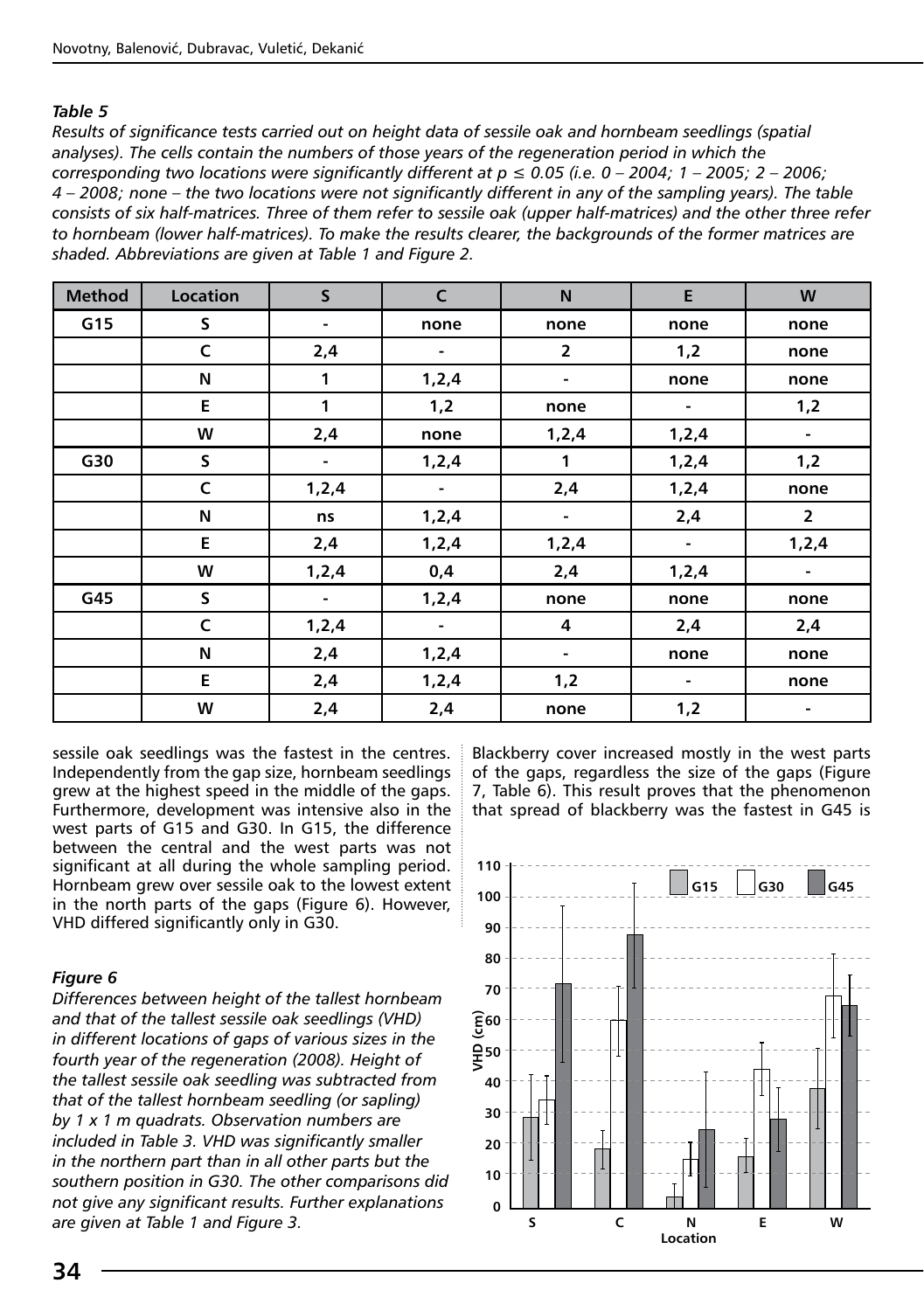

#### *Figure 7*

*Spread of blackberry in gaps of 15 m (a), 30 m (b) and 45 m (c) in diameter. For results of significance tests, see Table 6. The legend is shown on Figure 7a. Explanations are given at Table 1 and Figure 2.*

#### **70** Cover of blackberry(%) **60 Cover of blackberry(%) 50 40 30 20 10 0 2004 2005 2006 2008 b**

not only a consequence of the higher initial cover in these gaps. The higher abundance before starting the regeneration was primarily due to blackberry dominance in the south parts where, in turn, proliferation was less intensive than in the west positions.

The relations between the dependent and independent variables were significant in most cases but low (Table 7). The only exception is the analysis of height of sessile oak seedlings in the largest gaps the result of which was not significant. Height of the tallest sessile oak and hornbeam seedlings was related mainly to the cover of soil moisture indicator herbs (Table 8). Blackberry abundance did not influence considerably the development of the seedlings.

### **Discussion**

The results show that even in the smallest gaps, soil moisture and light conditions were sufficient for sessile oak seedlings to grow continuously during the first four years of the regeneration, though seedling

#### *Table 6*

*Spread of blackberry in different locations of gaps of various sizes (spatial analyses). The cells contain average values (in %) of change in cover during a given period. Standard errors are shown in brackets. The significantly different values (p ≤ 0.05) are marked with different letters in the upper indices. Observation numbers equal the numbers of the 1 x 1 m quadrats (Table 1). Abbreviations are given at Table 1.*

| <b>Method</b> | Period |                          |                             | N                          | Е                          | W                          |
|---------------|--------|--------------------------|-----------------------------|----------------------------|----------------------------|----------------------------|
| G15           | 2004-5 | 0.60(0.32)               | 0.00(0.00)                  | 1.00(0.74)                 | 0.00(0.00)                 | 0.67(0.66)                 |
|               | 2005-6 | $1.93(1.21)^{ab}$        | 0.27(0.27) <sup>a</sup>     | -0.47(0.89) <sup>ab</sup>  | $0.20(0.20)$ <sup>ab</sup> | $3.20(1.18)^{b}$           |
|               | 2006-8 | 8.07(1.89) <sup>ab</sup> | $2.40(1.13)$ <sub>bc</sub>  | $1.13(1.60)^{bc}$          | $0.20(0.35)^c$             | 11.60(2.67) <sup>a</sup>   |
| G30           | 2004-5 | 0.50(0.52)               | 0.42(0.28)                  | 0.10(0.10)                 | 0.00(0.00)                 | 0.93(0.80)                 |
|               | 2005-6 | 4.73(3.11)               | 0.77(0.43)                  | 0.17(0.17)                 | 0.20(0.14)                 | 1.33(0.62)                 |
|               | 2006-8 | $-1.67(2.30)^{b}$        | $7.13(2.40)^{ab}$           | $3.40(1.85)^{b}$           | $2.37(1.13)^{b}$           | $17.70(3.61)^a$            |
| G45           | 2004-5 | $9.53(3.73)^a$           | $1.23(0.55)^{b}$            | $2.23(1.13)$ <sup>ab</sup> | $1.23(0.54)$ <sup>ab</sup> | $2.73(2.21)$ <sup>ab</sup> |
|               | 2005-6 | $-2.30(2.59)^a$          | $7.82(2.00)^b$              | $7.07(2.36)$ <sup>ab</sup> | $3.57(1.44)$ <sup>ab</sup> | $14.30(3.71)^b$            |
|               | 2006-8 | $13.40(3.06)^{b}$        | $24.57(3.89)$ <sup>ab</sup> | $10.93(3.85)^{b}$          | $9.53(2.90)^b$             | $36.20(5.18)^a$            |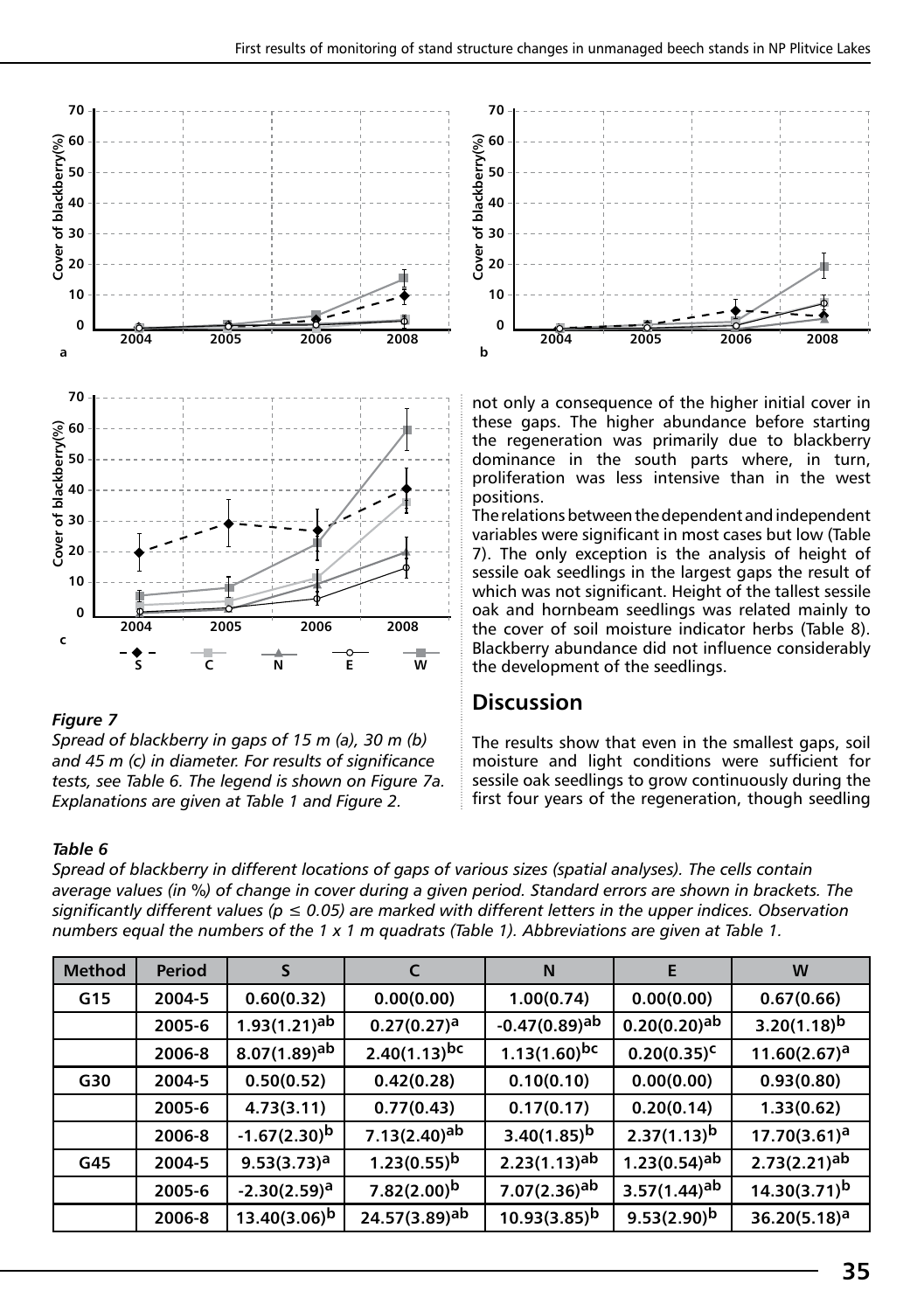#### *Table 7*

*Results of multiple regression analyses. R² – coefficient of multiple determination; R – multiple correlation coefficient; n – number of observations (quadrats where at least one sessile oak or one hornbeam seedling occurred); WB – standard partial regression coefficient of cover of soil moisture indicator herbs; RUB – standard partial regression coefficient of blackberry cover; VIF – the largest variation inflation factor; \* - 0.01 ≤ p ≤ 0.05; \*\* - 0.001 ≤ p ≤ 0.01; \*\*\* - p ≤ 0.001. Further explanations are given at Table 1.*

| <b>Method</b> | Regression     | Q. pet.    | Car. bet.  |
|---------------|----------------|------------|------------|
| G15           | R <sup>2</sup> | $0.308***$ | $0.227***$ |
|               | R              | 0.555      | 0.476      |
|               | n              | 67         | 72         |
|               | <b>WB</b>      | 0.557      | 0.475      |
|               | <b>RUB</b>     | 0.019      | $-0.008$   |
|               | <b>VIF</b>     | 1.015      | 1.014      |
| G30           | R <sup>2</sup> | $0.065*$   | $0.112***$ |
|               | R              | 0.254      | 0.334      |
|               | n              | 129        | 168        |
|               | <b>WB</b>      | 0.255      | 0.333      |
|               | <b>RUB</b>     | $-0.002$   | 0.009      |
|               | <b>VIF</b>     | 1.014      | 1.008      |
| G45           | R <sup>2</sup> | 0.023      | $0.092**$  |
|               | R              | 0.15       | 0.301      |
|               | n              | 95         | 144        |
|               | <b>WB</b>      | 0.145      | 0.281      |
|               | <b>RUB</b>     | $-0.008$   | $-0.056$   |
|               | <b>VIF</b>     | 1.107      | 1.11       |

development was slower than that in the larger gaps. However, it can be supposed that due to the strong competition of hornbeam, sessile oak could not utilize the advantages caused by the larger size of the gaps (i.e., stronger illumination, lower canopy precipitation interception and lower root concurrence of the parent stand) if increasing gap size over one tree length. Although differences between the heights of the tallest seedlings did not differ significantly between G30 and G45, hornbeam grew faster in the latter case if considering data of all seedlings. Thus, shading effect of hornbeam was presumably higher in G45. Competition pressure of hornbeam was the lowest in G15.

The spatial analyses on seedling development suggest that even in the smallest gaps, differences in site

#### *Table 8*

*Soil moisture indicator herbaceous species occurred in the gaps. No. of quadrats – number of those 1 x 1 m quadrats in which the given species occurred.*

| <b>Species</b>                                      | No. of<br>quadrats |
|-----------------------------------------------------|--------------------|
| Cardamine impatiens L.                              | 278                |
| Urtica dioica L.                                    | 230                |
| Solidago gigantea Aiton                             | 193                |
| Galium aparine L.                                   | 180                |
| Festuca gigantea (L.) Vill.                         | 141                |
| <b>Carex divulsa Stokes</b>                         | 89                 |
| Erigeron annuus (L.) Pers.                          | 81                 |
| Lapsana communis L.                                 | 63                 |
| Athyrium filix-femina (L.) Roth                     | 58                 |
| Stachys sylvatica L.                                | 38                 |
| Juncus effusus L.                                   | 12                 |
| Cucubalus baccifer L.                               | 6                  |
| Polygonum minus Hudson                              | 5                  |
| Dryopteris carthusiana (Vill.) H.P.<br><b>Fuchs</b> | 4                  |
| Epilobium obscurum Schreber                         | 4                  |
| Polygonum hydropiper L.                             | 4                  |
| Echinochloa crus-galli (L.) Beauv.                  | 2                  |
| Eupatorium cannabinum L.                            | $\overline{2}$     |
| Juncus tenuis Willd.                                | $\overline{2}$     |
| Leontodon autumnalis L.                             | $\overline{2}$     |
| <b>Rumex sanguineus L.</b>                          | $\overline{2}$     |
| Solidago canadensis L.                              | $\overline{2}$     |
| Poa trivialis L.                                    | 1                  |
| Polygonum lapathifolium L.                          | 1                  |
| Epilobium hirsutum L.                               | 1                  |
| Lycopus europaeus L.                                | 1                  |

conditions between the topographical positions influenced the regeneration processes. The reason for the fact that it could be recognized only in the case of hornbeam may be partly the slower development of sessile oak. Thus, more time would have been needed for evolution of significant spatial differences in height of oak seedlings. Another reason can be that variability of light conditions was smaller within G15 than those within the larger gaps (4).

In the centres of the gaps, soil moisture became probably higher compared to the other parts (5, 6) and this facilitated height growth of both tree species.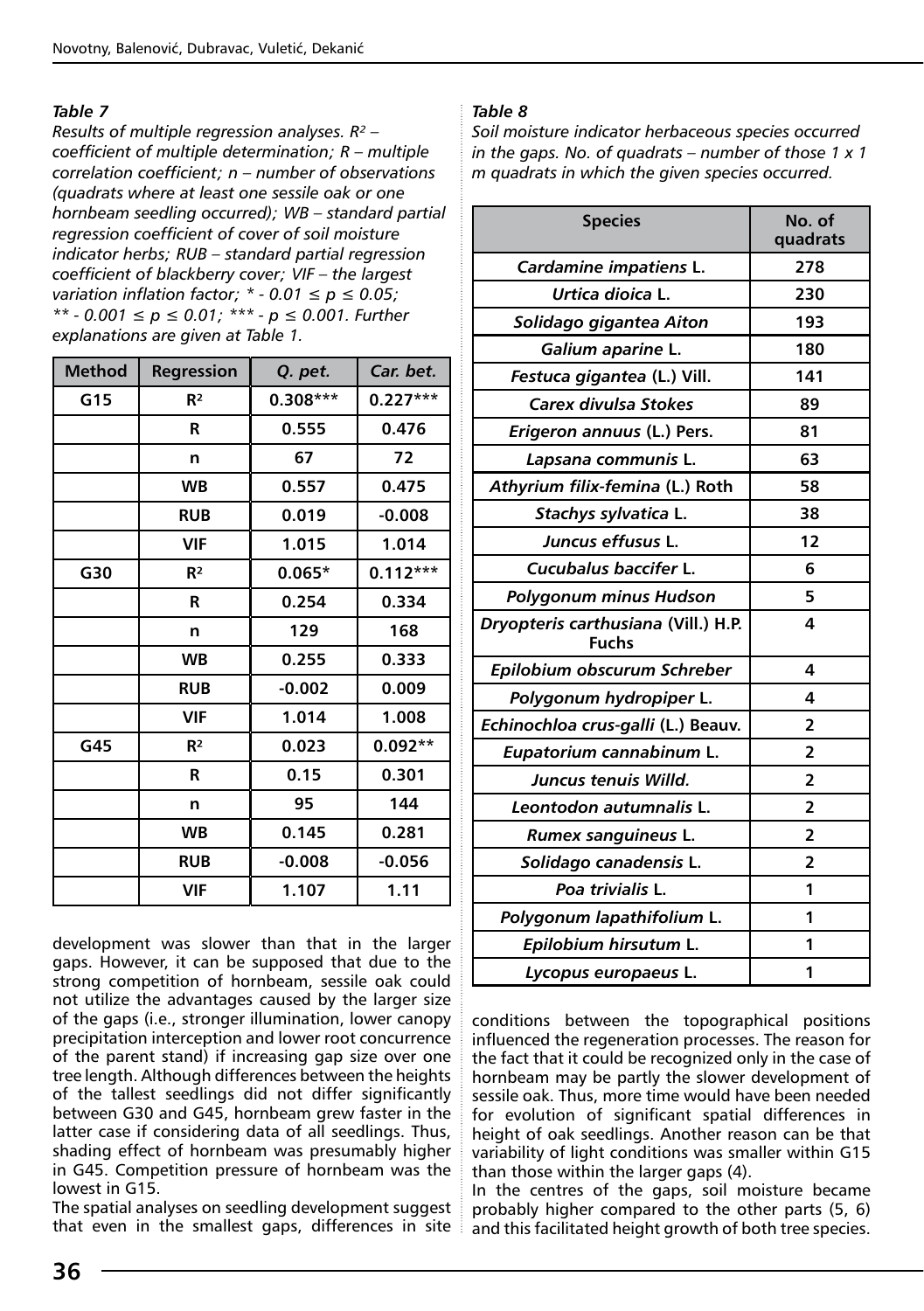

Influence of canopy precipitation interception and root concurrence of the parent stand is the lowest in the middle of the gaps. Considering hornbeam, this hypothesis is further supported by the intensive development in the west parts because soil moisture content of these parts is higher than that of the east or north positions (5). In the south parts, low light intensity could decrease growth of hornbeam. However, it is not clear why west parts of G45 are much less favourable for hornbeam development than the centres of these gaps. It was reported in earlier studies that fine-scale spatial pattern of soil attributes could modify the effects of differential shading by the parent stand on soil moisture in larger gaps more than in smaller ones (6).

The relatively good properties of west parts of G15 and G45 cannot be recognized in the case of sessile oak, presumably because of the above-mentioned reasons (slower growth rate of oak, competition pressure of hornbeam, less variable site conditions in the smallest gaps and fine-scale pattern of soil attributes in the largest gaps). However, in G30, the central and the west parts did not differ significantly in any of the sampling years, though differences between the west and some other parts were also insignificant in the fourth year of the regeneration. This result implies that for sessile oak growth, site conditions of the west parts were of transitional character between

the centres and the other peripheral positions. The key role of soil moisture content in regeneration is confirmed by the results of the multiple regression analyses, too. The reason for the weak relationship is not clear but suggests that many – presumably sometimes stochastic – factors may influence regeneration processes simultaneously. Another explanation for the low values of the coefficients can be that light and soil moisture act synergistically therefore examining only one of these factors may be not sufficient enough to explain the spatial variance occurred in seedling development. In G45, the high hornbeam concurrence could further decrease the relationship between soil moisture and the height of the tallest sessile oak seedlings. Dryness and high illumination of the north parts of the gaps increased the competition ability of sessile oak relative to that of hornbeam in gaps of one tree height in diameter. Hornbeam is a mesophilous species contrarily to sessile oak that is more dry-tolerant and light-demander. Thus, differences between heights of the tallest sessile oak and hornbeam seedlings were the smallest here. The insignificant differences in VHD between various locations in the smallest and in the largest gaps may be the consequences partly of the low observation numbers and partly of the conservative character of the significance tests (see the description of the applied methods). Presumably, the latter is the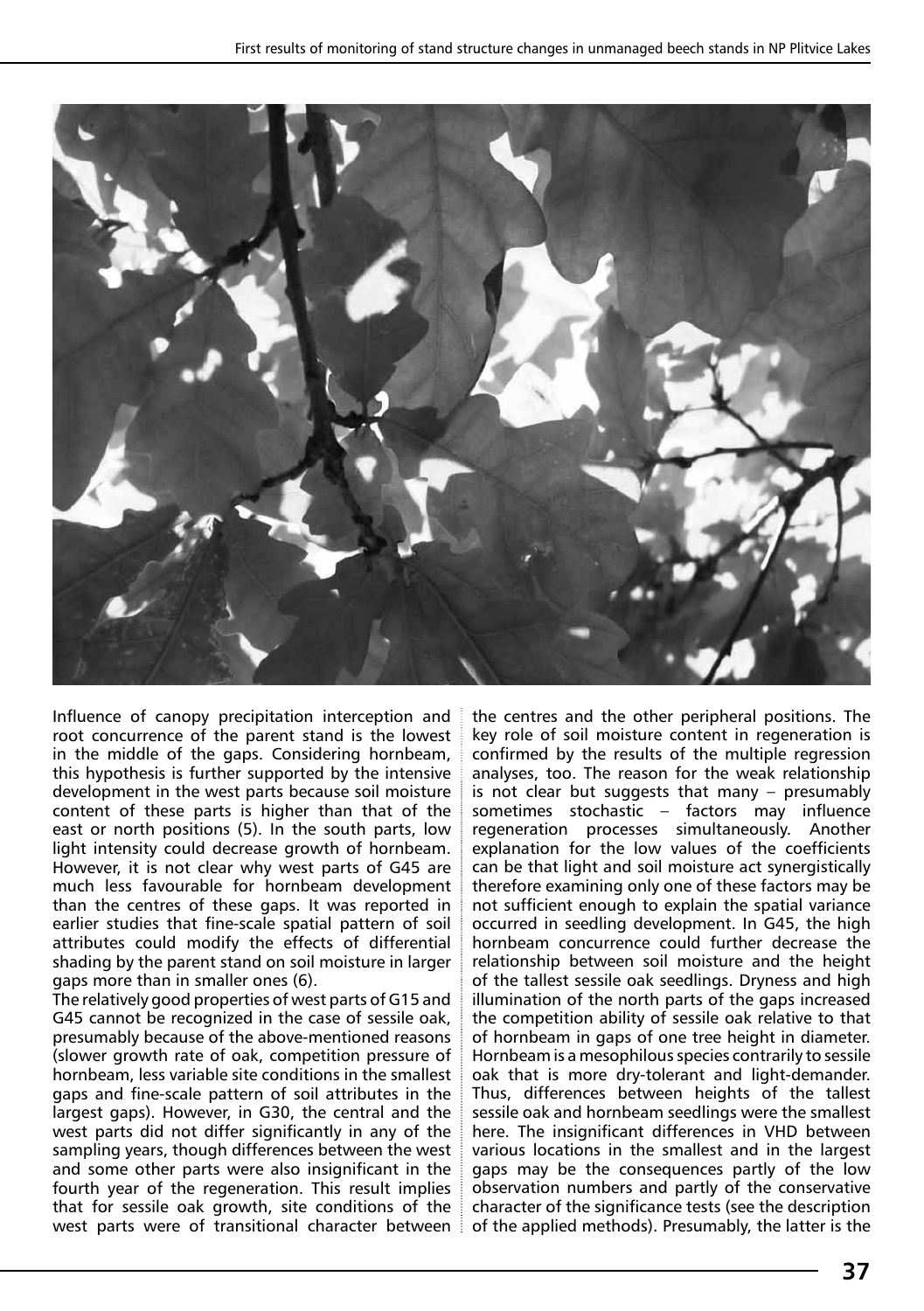

explanation of the insignificance of the quite large difference between the south and north parts of G30, too. Despite the insignificant results, the trend that VHD are the smallest in the north parts can be recognized also in G15 and in G45. The data suggest that although optimal conditions for both sessile oak and hornbeam occurred at the same positions inside the gaps, the outcome of their competition varied along the environmental (soil moisture and light) gradient. Schütz (11) reported that hornbeam development was the most intensive at the edge of the gap studied. The differences between results of Schütz (11) and those of the present experiment are consequences of the considerable differences of site conditions of the study stands. The annual precipitation that the beech forest studied by Schütz (11) received was 1190 mm, contrarily to the 700 mm that can be utilized by the sessile oakhornbeam stand of the present experiment. Thus, it can be assumed that soil moisture content played a more important role in determining hornbeam growth in the latter case. Similarly to hornbeam, blackberry was also favoured by the increasing gap size due to the modified site conditions. For spread of blackberry, both of the strongly illuminated (north) and the relatively dry (east) locations were more or less unfavourable. Regardless the size of the gaps, the west parts seem to be the most optimal for proliferation, whereas in G30 and G45, the central location is of a transitional character between the

west and the other peripheral parts. The results also show that in the larger gaps, shadiness of the south parts inhibited blackberry growth, too. The reason for the phenomenon that in G15, blackberry cover increased in the south positions more than in the centres is not clear. In contrast to the initial hypothesis, blackberry cover was not negatively related to sessile oak seedling development. However, this observation is in accordance with studies of Evans (23) and Harmer et al. (21) which showed that blackberry did not definitely decrease the growth of pedunculate oak seedlings. Instead, seedling establishment and survival are inhibited mainly by high blackberry abundance (21, 22). At the same time, in another sessile oak-hornbeam forest, Tobisch (19) found that spread of blackberry impeded regeneration of sessile oak in gaps of one tree height in diameter during the first five years of the regeneration. Tobisch (19) concluded that intensive weed control operations are needed to regenerate sessile oak successfully in the applied gap type. Again, the contradictions between the present experiment and the study of Tobisch (19) can be explained by the differences of the site conditions of the forests examined. The soil of the stand investigated by Tobisch (19) was of a transitional type between ranker and some brown forest soil (i.e., clay migration was noticeable but to a lower extent than in the case of brown forest soils). Furthermore, the mean annual precipitation was 790 mm and seepage water occurred, too. Due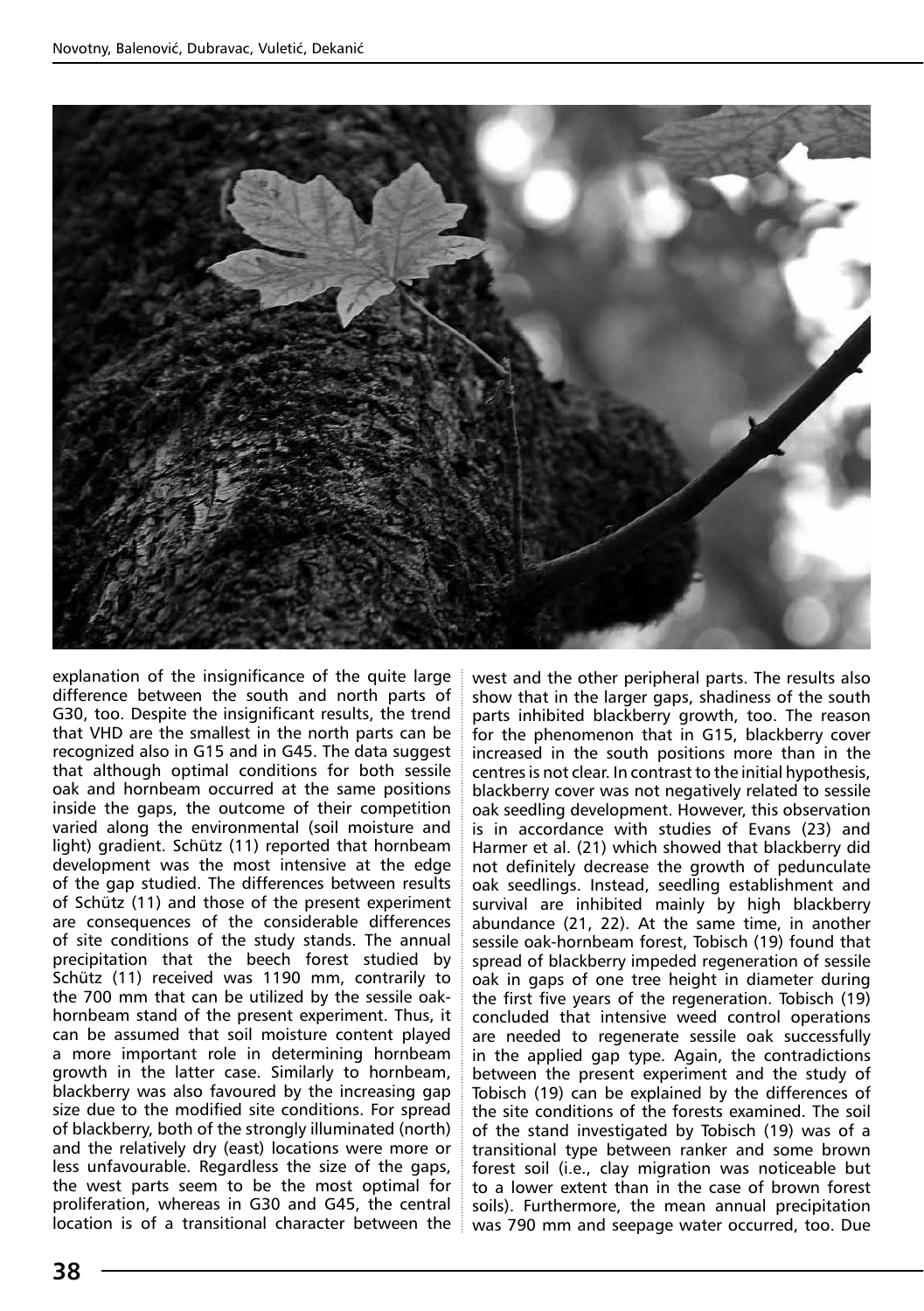to these factors, blackberry proliferation was much more intensive.

Summarizing the results it can be concluded that under the studied site conditions, concurrence of the associated tree species could be reduced during the first years of the regeneration period if cutting as small gaps as 0.5 tree height in diameter. According to former experiments (32, 33), during the period when competition pressure is relatively low, sessile oak seedlings strengthen. However, if cutting larger gaps, concurrence of the associated tree species increases suddenly and sessile oak seedlings do not have time to prepare for the intense competition. If seedlings have time to strengthen, their competition ability increases due to two reasons. They will have strong roots which will facilitate height growth intensity (32, 33) after enlarging the gaps. Furthermore, seedlings with stronger root systems are more biotic and abiotic damage-resistant (34).

Another advantage of the smaller gaps is that their area is more easily reached by sessile oak acorns from trees surrounding the gaps than the area of the larger (e.g. at least one tree height in diameter) gaps because of the low dispersion ability of the heavy oak acorns (19, 22). It is very important since even if the gaps are cut above dense sessile oak regeneration, seedling number may decrease considerably after gap creation due to the disturbance effects caused by felling and harvesting, as well as, by microclimatic changes (19). Thus, regeneration of sessile oak can be made more secure if starting it with cutting small (e.g. half tree height in diameter) gaps and if these gaps are enlarged then gradually according to seedling development (see also 18). The present experiment shows that ecological characteristics of

**REFERENCES**

- *1. RUNKLE J R 1989 Synchrony of regeneration, gaps, and latitudinal differences in trespecies diversity. Ecology 70 (3): 546-547*
- *2. SCHÜTZ J-P 2002 Silvicultural tools to develop irregular and diverse forest structures. Forestry 75 (4): 329-337*
- *3. BAUHUS J 1996 C and N mineralization in an acid forest soil along a gap-stand gradient. Soil Biol Biochem 28 (7): 923-932*
- *4. MIHÓK B, GÁLHIDY L, KELEMEN K, STANDOVÁR T 2005 Study of gap-phase regeneration in a managed beech forest: relations between tree regeneration and light, substrate features and cover of ground vegetation. Acta Silv Lign Hung 1: 25-38*
- *5. RITTER E, DALSGAARD L, EIRTHORN K S 2005 Light, temperature and soil moisture regimes following gap formation in a semi-natural beechdominated forest in Denmark. For Ecol Manage 206 (1-3): 15-33*

different locations of the circular gaps are markedly different and this influences height growth of sessile oak and hornbeam seedlings. A practical regeneration method may be choosing a position which seems to be suitable for silvicultural aims and then lengthening the gap in order to increase the proportion of the chosen part. For example, in the northern parts of the gaps, both competition of hornbeam and blackberry proliferation were low. Thus, the northern zone may be chosen and the gaps may be lengthened in eastwest direction. In addition to decrease the initial size of the gaps, cutting elliptical gaps may be also an effective close-to-nature regeneration technique. However, it should be taken into consideration that if increasing the northern part of the gaps, more stems of sessile oak trees may produce epicormic branches since trees at the north edge of the gaps are exposed to direct sunshine for the longest time (19). Moreover, ecological characteristics of the elliptical gaps cannot be derived directly from those of circular ones because shading effect or root concurrence of the parent stand may prevail differently. Studies on dynamics of elliptical gaps would be very useful either from scientific or from silvicultural point of view.

# **Acknowledgements**

The experiment was supported by the Szombathely Forestry Corporation. I would like to thank János Balikó, György Czupy, Valter Toldi and Judit Kocsisné Antal for their indispensable help in field works and database management. Silvicultural operations (harvesting, planting etc.) were led by Miklós Monostori, Ernó Zsuppán, László Nagy and József Horváth, local foresters.

 *6. GÁLHIDY L, MIHÓK B, HAGYÓ A, RAJKAI K, STANDOVÁR T 2006 Effects of gap size and associated changes in light and soil moisture on the understorey vegetation of a Hungarian beech* 

- *forest. Plant Ecol 183 (1): 133-145 7. RITTER E, VESTERDAL L 2006 Gap formation in Danish beech (Fagus sylvatica) forests of low management intensity: soil moisture and nitrate in soil solution. European Journal of Forest Research 125 (2): 139-150*
- *8. ROZENBERGAR D, MIKAC S, ANI I, DIACI J 2007 Gap regeneration patterns in relationship to light heterogeneity in two old-growth beech–fir forest reserves in South East Europe. Forestry 80 (4): 431-443*
- *9. BROKAW N, BUSING R T 2000 Niche versus chance and tree diversity in forest gaps. Trends in Ecology and Evolution 15 (5): 183-188*
- *10. RAYMOND P, MUNSON A D, RUEL J C, COATES K D 2006 Spatial patterns of soil microclimate, light,*